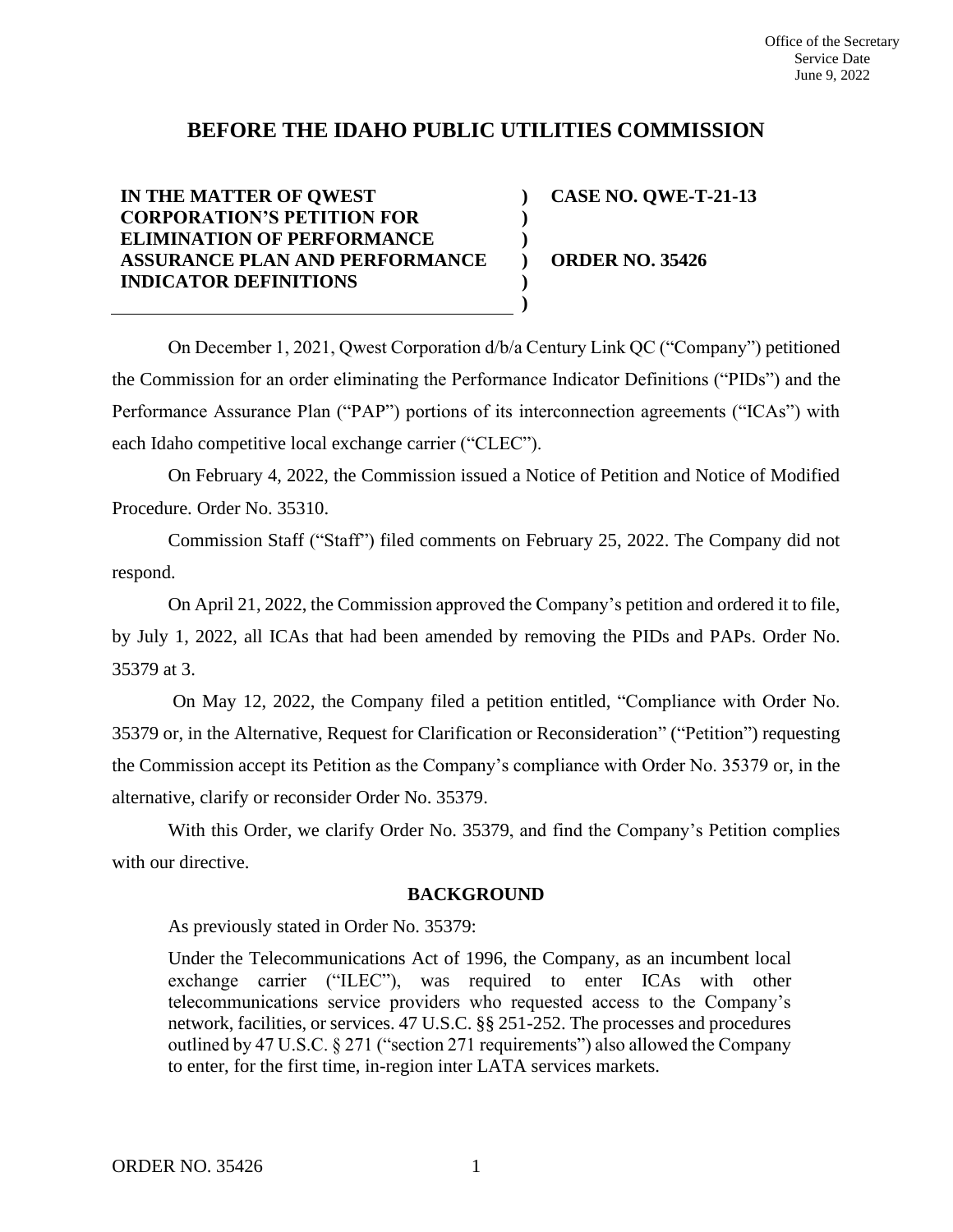However, before the Federal Communications Commission ("FCC") allowed the Company to enter such markets, the Company was required under the section 271 requirements to submit its systems and processes to third-party testing and develop performance measurements by implementing PIDs and putting in place a PAP.

The Company represented that, by 2020, many of the elements of the PIDs and PAP process became unnecessary due to the proliferation of cable and wireless services and, furthermore, were eliminated by the FCC forbearance orders and the Commission.

Order No. 35379 at 1. Therefore, based on the above facts, the Company requested Commission authorization to eliminate the PAP and PIDs from the ICAs.

The Commission granted the Company's request to remove the PIDs and PAP from all its ICAs with CLECs. Order No. 35379 at 2. The Commission further directed and ordered the Company "to file for Commission review by July 1, 2022, all ICAs that have the PIDs and PAPs removed." *Id.* 2 and 3.

# **PETITION FOR RECONSIDERATION OR CLARIFICATION**

In its Petition, the Company responded that it had provided information it believed complied with the directive in Order No. 35379. Petition at 1. The Company explained that it had identified 90 ICAs that included terms for PIDs and PAP. The Company filed an Attachment to its Petition which listed every individual CLEC it had a filed ICA with that included the PIDs and the PAP as well as the contract number of the ICA and type of communication line corresponding to each of the 90 CLECs. The Company believed this information indicated to the Commission every ICA that had been amended through removal of the PIDs and the PAP.

The Company further explained why filing amended ICAs would be unnecessary, impractical, and unduly expensive.

The Company pointed out that Exhibit K of every ICA with a CLEC contained the following provision: "15.2.1 Subsequent changes to the PAP approved by the Commission will be incorporated into individual interconnection agreements that contain the PAP as soon as the effective date of the Commission order, and **without further Amendment to those Agreements**." *Id.* (emphasis in the original.) The Company also explained that other exhibits to ICAs, in addition to Exhibit K, could be amended generically by the Commission without additional filings or written amendments.

In addition to being unnecessary to amend every ICA, the Company explained that it would be "virtually impossible, and highly impractical to amend every single [ICA] that contain[ed] a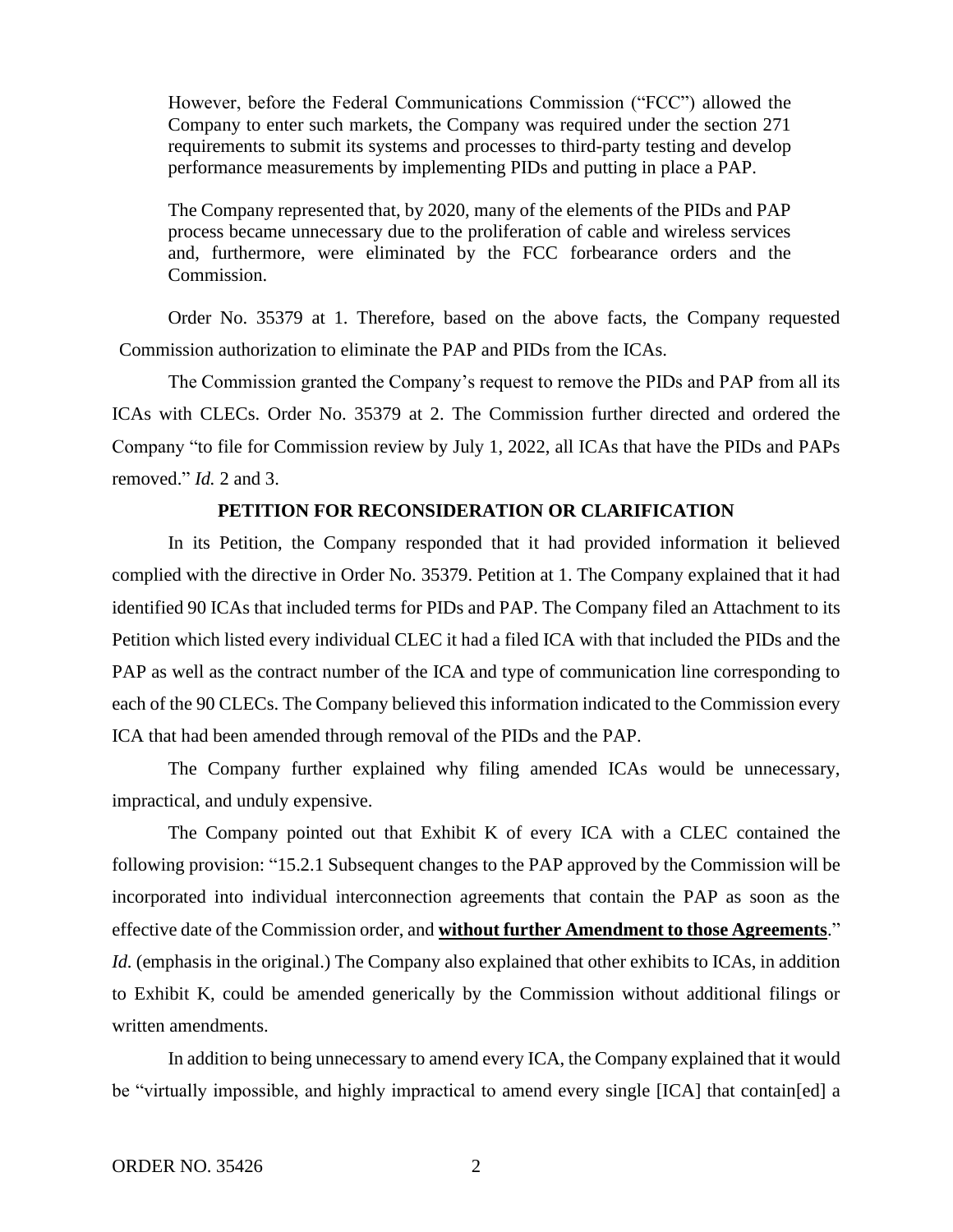PAP" due to the fact that many CLECs never respond to the Company for a variety of reasons. *Id.*  at 3. Last, the Company explained that there were "no internal processes or systems support that would allow it to create different PID/PAP criteria for individual CLECs." *Id.* at 4.

Based on the above reasons, the Company suggested that its Attachment to its Petition listing all the CLECs in Idaho with whom it had an ICA, and the number of each ICA satisfied the Commission's directive in Order No. 35379.

### **COMMISSION FINDINGS AND DISCUSSION**

The Commission has jurisdiction over this matter under *Idaho Code* § 62-615 (the Commission's authority to implement the Telecommunications Act of 1996) and *Idaho Code* § 62-605(5)(b) (the Commission's continuing, noneconomic authority over Title 62 telephone corporations); *see also* 47 U.S.C. 252(e)(1).

The Commission has the authority to grant or deny reconsideration under *Idaho Code* § 61-626(2). Reconsideration allows any interested person to bring to the Commission's attention any question previously determined, and thereby affords the Commission an opportunity to rectify any mistake or omission. *Washington Water Power Co., v. Kootenai Environmental Alliance*, 99 Idaho 875, 879, 591 P.2d 122, 126 (1979). The Commission's Rules of Procedure require a petition for reconsideration to "set forth specifically the ground or grounds why the petitioner contends that the order or any issue decided in the order is unreasonable, unlawful, erroneous or not in conformity with the law." Commission Rule 331.01, IDAPA 31.01.01.331.01.

Any person may petition the Commission to clarify an order under Commission Rule 325, IDAPA 31.01.01.325. A petition for clarification may be combined with a petition for reconsideration. *Id.* 

We note Exhibit K's language that "changes to the PAP approved by the Commission will be incorporated into individual interconnection agreements without further Amendment to those Agreements." When we issued Order No. 35379, the PIDs and PAP portions in every ICA on file with the Commission were effectively removed as a result of the operation of Exhibit K. In other words, Order No. 35379 "amended" every relevant ICA on file with the Commission. Accordingly, by filing a list of all the CLECs with ICAs on file with the Commission that previously had the PIDs and the PAP, we clarify that the Company complied with our directive in Order No. 35379.

While we acknowledge that the Company complied with our directive in this case, we note the Company's statement that it has not filed amendments relating to the FCC forbearance petition